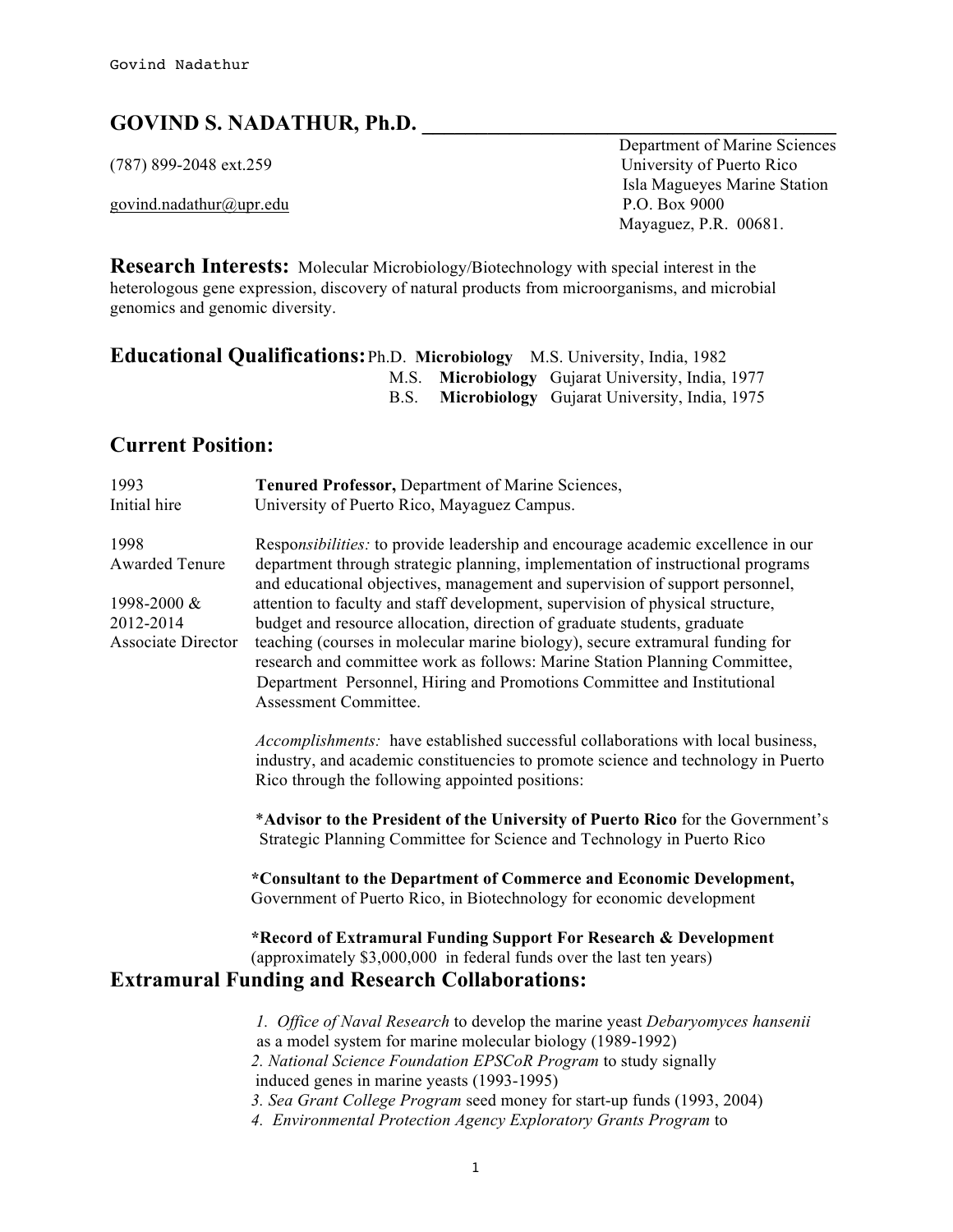study bacterial vectors in Ciguatera Sea Food Poisons (1995-1998)  *5. National Institute of Health MBRS Program* to study environmentally-induced genes in D*ebaryomyces hansenii (*1995-1999)  *6. National Renewable Energy Laboratories* subcontract for the discovery of novel carbohydrases from tropical environments (1999-2004).  *7. National Science Foundation EPSCoR Program* Instrumentation Grant for the acquisition of an automated sequencer (1999)  *8. U.S.Department of Agriculture:* Cooperative agreement to isolate mutants of Trichoderma reesei that cannot utilize glucose (2001-2004).  *9. National Institute of Health MBRS Program* to study environmentally-induced genes in D*ebaryomyces hansenii (*2003-2007) 10. *Air Force Research Laboratories* to study microalgae as sources for C10+ Biofuels (2008-2012) 11. Sustainable Cellulosics Inc and Sustainable AgroBiotech to develop bio-catalysts and microorganisms for fuel development (2008-20012) 12. *Joule Unlimited Technologies Inc*. Isolation and characterization of cyanobacteria for fuel production (2012-2013) 13. *NSF Emerging Frontiers in Research Innovation* for the direct production of hydrocarbons in yeasts (2009-2014) 14. *Ciris Energy Inc*. Biodiversity Partnership for the isolation and characterization of Coal degrading microbes (2012-2014) 15. *Weyerhaueser Corporation*. Isolation of Coelenterazine based Luciferases from deep sea invertebrates(2105-present).

#### **Private Sector and other Collaborative Agreements**

Industry collaborations:

- Diversa Corporation (2003-2007)
- Sustainable Cellulosics Inc. and Sustainable AgroBiotech (2007-2012)
- Joule Unlimited Technologies Inc. (2012-2013)
- Ciris Energy Inc (2012-present)

All the above agreements with the private sector included research funding and profit sharing with the university.

Academic collaborations:

• The University of Puerto Rico Mayaguez/Universidad Autónoma de Nuevo León (Monterrey, Mexico) Cooperative Agreement to establish a collaborative effort for faculty and student exchange.

#### **Administrative Experience:**

| 1998-2000<br>2012-2014 | <b>Associate Director, Department of Marine Sciences, University of Puerto Rico</b>                                                                                                             |
|------------------------|-------------------------------------------------------------------------------------------------------------------------------------------------------------------------------------------------|
|                        | <i>Responsibilities:</i> In charge of day to day operations of the marine station including<br>maintenance and marine sections. Liaison between the employees and<br>university administration. |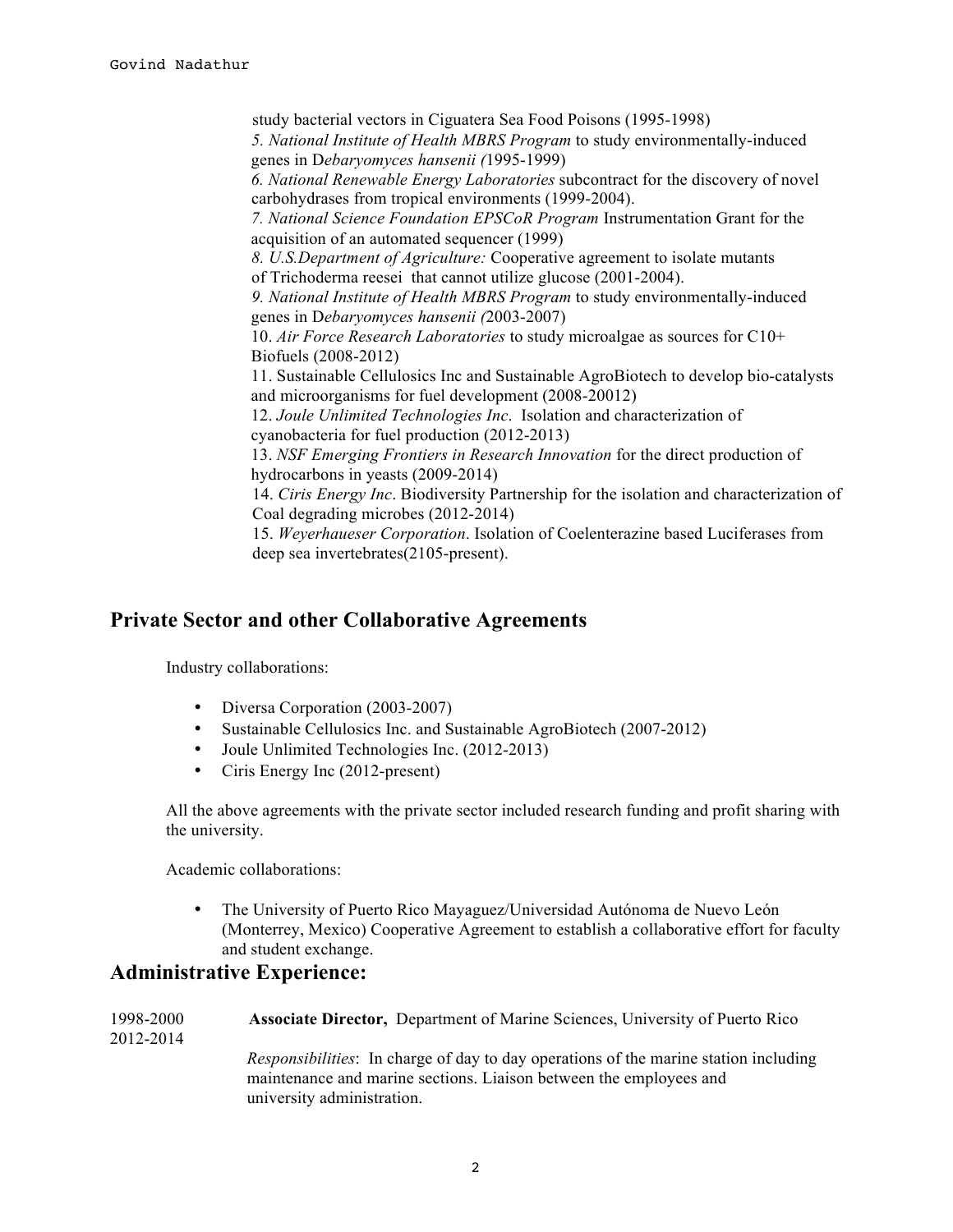2001-2012 **Program Director**, National Institutes of Health, Minority Biomedical Research Support Program (Support for Continued Research Excellence---SCORE) at the University of Puerto Rico, Mayagüez Campus.

> *Responsibilities*: The MBRS Program Director reports to the Research and Development Director and has direct liaison with finance, accounting, purchasing, and personnel departments of the CID for administrative support. The Program Director also interacts directly with the Dean of Administration, Property Office, Buildings and Grounds, as well as with other academic deans and department chairmen. Program records are maintained in the Program Office. All program fiscal documents and reports, including purchase orders, payrolls, and travel requests are sent by Principal Investigators to the Program Office for processing and forwarding to appropriate administrative offices. Financial balance ledger sheets are maintained in the Program Director's office where they are available to Project Leaders. The program's administrative officer and assistant help Project Leaders with fiscal and other administrative matters including compliance with NIH and University regulations.

> *Accomplishments*: The last two renewal cycles of the program (2003-2011) have generated over \$8,000.000 in extramural funding for biomedical research. During this period two programs aimed at increasing the number of underrepresented minorities involved in biomedical research have been designed and implemented with University funding. These are :

- 1. Seed money funding to encourage junior minority researchers to establish a biomedically oriented research program.
- 2. Graduate fellowships to encourage minority students to enter this area and start a career.

## **Training Programs Provided:**

| 1999, 2001,<br>2003, 2006<br>2009 | Invited lecturer of the Joint Agriculture Research Service—Universidad Autonoma de<br>Nuevo Leon, Monterrey, Mexico sponsored International Course on Agricultural<br>Biotechnology. The lectures and the laboratories were conducted in Spanish. |
|-----------------------------------|---------------------------------------------------------------------------------------------------------------------------------------------------------------------------------------------------------------------------------------------------|
| 2002-2005                         | Member graduate committee of three students (1 Ph.D and 2 Masters) at Monterrey,<br>Mexico.                                                                                                                                                       |
| 2005                              | Provided a two day course on environmental Biotechnology at Universidad Autonoma<br>de Nuevo León, Monterrey, Mexico. The course was conducted in Spanish.                                                                                        |

## **Special Projects:**

Production of a video entitled "Biofuels in Puerto Rico" by the American Society for Microbiology in their section Microbe World. http://www.youtube.com/watch?v=f4YlugHvoBM

Our laboratory's collaborative efforts with the company Sustainable AgroBiotech LLC., is mentioned in the U.S. President's taskforce report on Puerto Rico's Status (pages 80-81).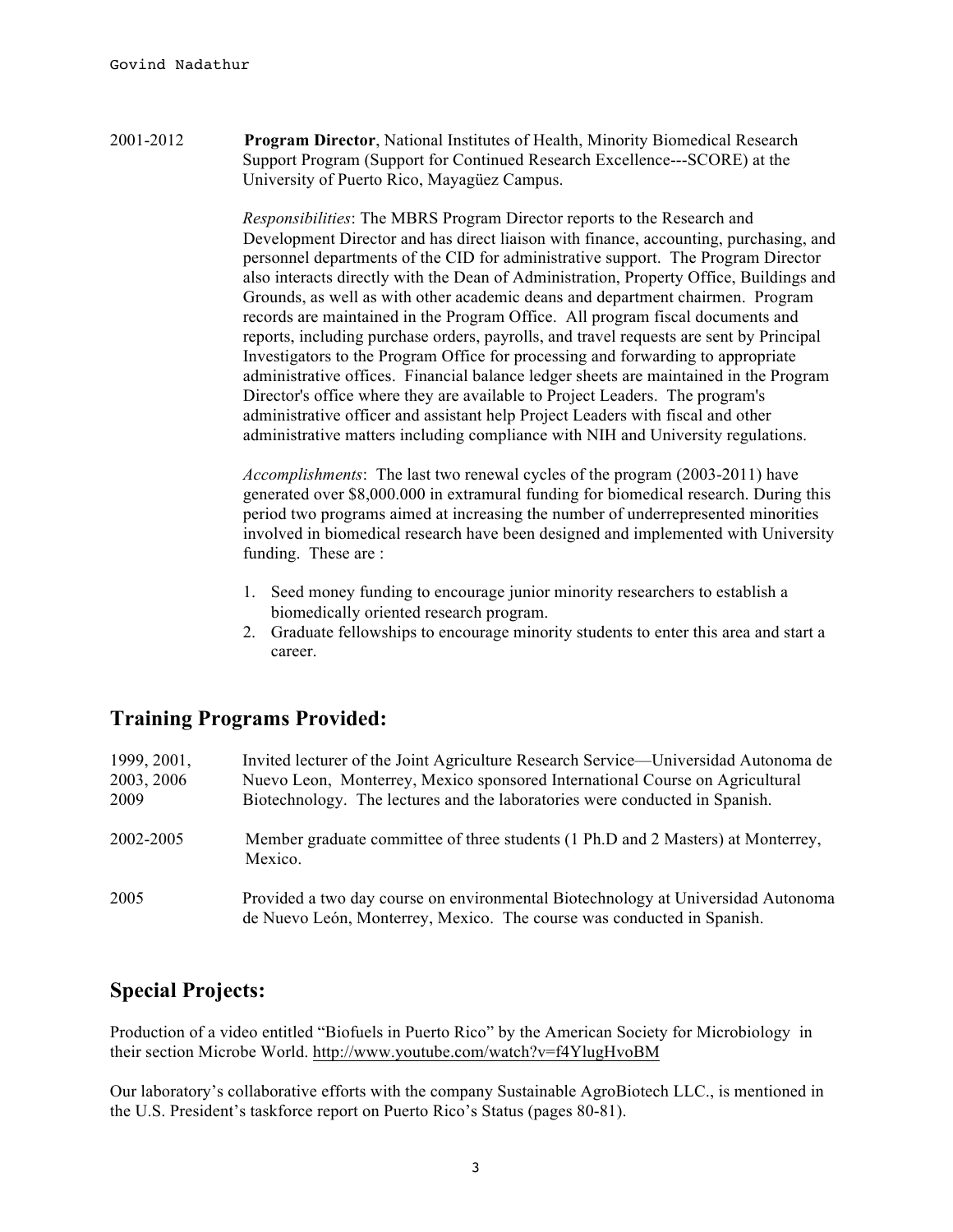http://www.whitehouse.gov/sites/default/files/uploads/Puerto\_Rico\_Task\_Force\_Report.pdf

## **Related Experience:**

| 1989-1993                 | Assistant Research Biologist II, Marine Science Institute and the Department of<br>Biological Sciences, University of California, Santa Barbara.                                                                                                                                                                                                                                                                                           |
|---------------------------|--------------------------------------------------------------------------------------------------------------------------------------------------------------------------------------------------------------------------------------------------------------------------------------------------------------------------------------------------------------------------------------------------------------------------------------------|
|                           | Responsibilities: Principal Investigator of a project funded by the Office of Naval<br>Research to develop the marine yeast <i>Debaryomyces hansenii</i> as a model system for<br>molecular marine biology.                                                                                                                                                                                                                                |
|                           | Accomplishments: Successful development of molecular techniques for the yeast<br>Debaryomyces hansenii. Development of plasmid vectors, transformation systems<br>and the isolation of auxotrophs.                                                                                                                                                                                                                                         |
| 1987-1989                 | Postgraduate Research Biologist with Dr. E. L. Triplett, Marine Science Institute<br>and the Department of Biological Sciences, University of California, Santa Barbara.                                                                                                                                                                                                                                                                   |
|                           | Responsibilities: To study light-regulated genes in marine dinoflagellates.                                                                                                                                                                                                                                                                                                                                                                |
|                           | Accomplishments: Our group successfully isolated and raised antibodies against the<br>family of proteins that are activated by changes in light. We isolated several cDNA<br>clones encoding for these proteins and studied the regulation of the genes by light.                                                                                                                                                                          |
| 1985-1986                 | Postdoctoral Associate with Dr. M. Jayaram, Molecular Biology Department,<br>Scripps Clinic and Research Foundation, La Jolla, California                                                                                                                                                                                                                                                                                                  |
|                           | Responsibilities: To decipher the molecular mechanisms involved in the interaction<br>of DNA and proteins using the 2u circle FLP recombinase as the protein that binds<br>specific sites on the plasmid. The study introduced random mutations in the FLP<br>gene and studied how the mutation affected the binding, cutting and rejoining<br>activity of the protein.                                                                    |
|                           | Accomplishments: Our group successfully devised in vivo bioassays to study the<br>activity of the wild type and the mutant proteins in <i>Escherichia coli</i> .                                                                                                                                                                                                                                                                           |
| 1982-1985                 | Postdoctoral Associate with Dr. E. Cerda Olmedo, Department of Genetics,<br>University of Seville, Spain.                                                                                                                                                                                                                                                                                                                                  |
|                           | Responsibilities: To isolate strains of the fungus Phycomyces blakesleeanus for the<br>industrial production of Beta carotene. This project was partly funded by Hoffman<br>La Roche, Switzerland. To teach Masters courses in classical genetics.<br>Accomplishments: A strain that could produce 25000 ppm of the carotenoid was<br>isolated by utilizing techniques such as chemical mutagenesis, heterokaryosis and<br>sexual crosses. |
| <b>Honors and Awards:</b> |                                                                                                                                                                                                                                                                                                                                                                                                                                            |

| 1975-1977 | Awarded the Gujarat University Merit Scholarship for Graduate Studies |
|-----------|-----------------------------------------------------------------------|
| 1977      | Stood first in the graduating class of 1977 earning an M.S. degree    |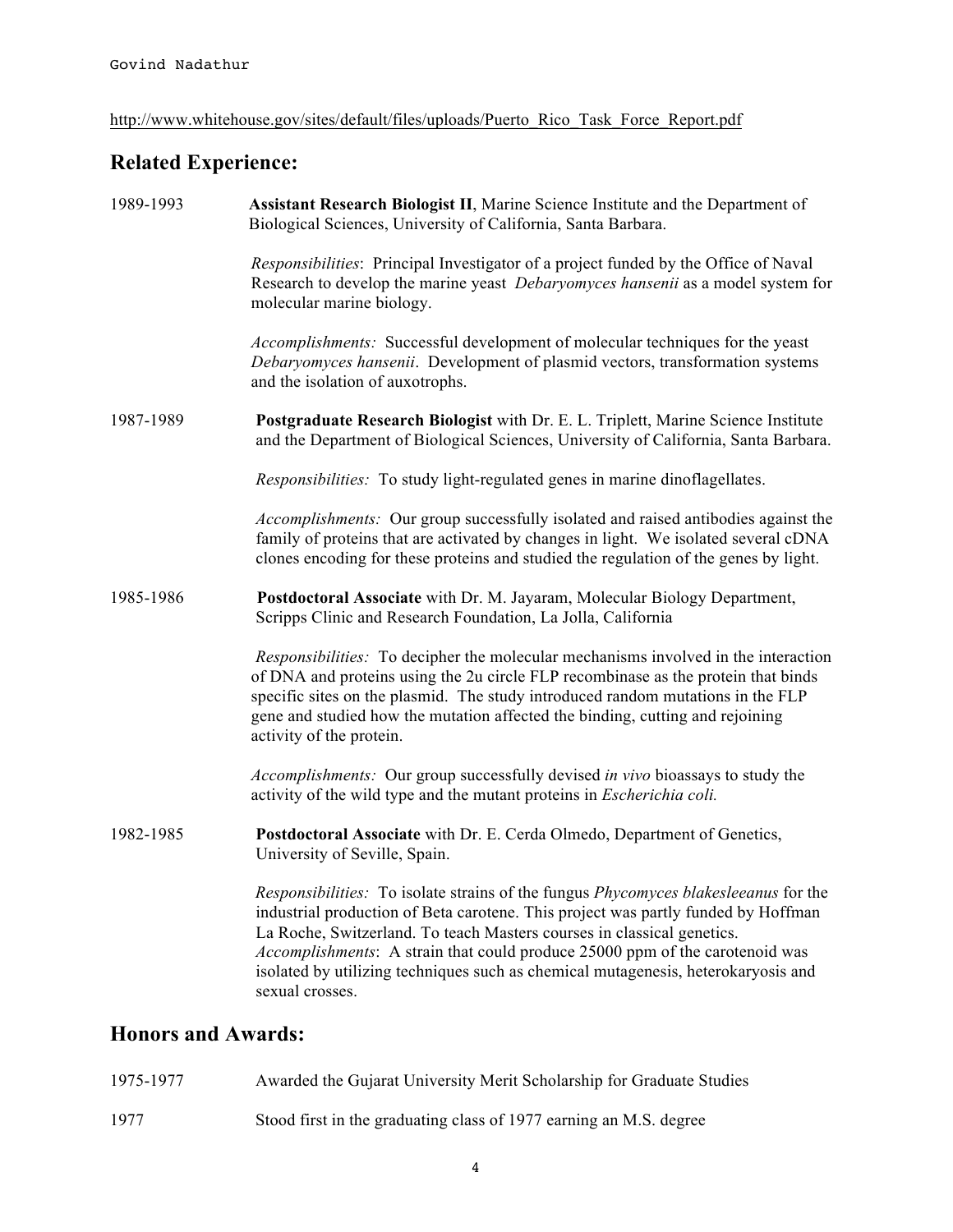| 1978-1982    | Recipient of the Graduate Merit Scholarship by the Department of Atomic Energy,<br>Government of India.                                                                          |
|--------------|----------------------------------------------------------------------------------------------------------------------------------------------------------------------------------|
| 2005-present | Member of the External Advisory Board of the Institute of Biotechnology,<br>Universidad Autónoma de Nuevo León, Monterrey, Mexico.                                               |
| 2013         | Honored for contribution in strengthening research in environmental biotechnology at<br>the Institute of Biotechnology, Universidad Autónoma de Nuevo León, Monterrey,<br>Mexico |

## **Memberships to Professional Societies:**

- American Society for Microbiology
- Society for Industrial Microbiology

## **Invited Appointments to Grants Review Panels:**

- NIH--MBRS Biochemistry review panel, Bethesda, Maryland, February, 1995
- Interamerican Institute for Global Change review panel, Sao Jose dos Campos, Brazil, August,1996
- Adhoc reviewer for FEBS Microbiology Letters, NOAA/Sea Grant Program, National Science Foundation.
- EPA Graduate fellowship program evaluation committee (2009)

## **Memberships to Conference Committees:**

- Member organizing committee of the  $30<sup>th</sup>$  Annual meeting of the Association Marine Laboratories of the Caribbean, June, 2001.
- Co-convener of a session at the ASM conference on Biodegredation, Biotransformation and Biocatalysis, October 2001.
- $\epsilon$  Co-chair, session on Marine Biotechnology,  $30<sup>th</sup>$  Annual Meeting of the Association of Marine Laboratories of the Caribbean, June 2001.

## **Professional Collaborations:**

- Dr. Hugo Luna, Instituto de Biotecnología, **Universidad Autónoma Nuevo León,** Monterrey Mexico
- Dr. Amit Vasavada, **General Atomics, Inc**. San Diego
- Dr. Arup Sen, STI Minerals Inc., Gainsville Florida

#### **Publications**

Guma-Cintron, Y.,Bandopadhyay, A.,Rosado, W.,Shu-Hu, W., and **Govind S. Nadathur** (2015) Transcriptomic analysis of cobalt stress in the marine yeast Debaryomyces hansenii. *FEMS yeast Research* doi 10.1093/femsyr/fov099.

Keeling, P.J. et. al.(79 authors) (2014). The Marine Microbial Eukaryote Transcriptome Sequencing Project (MMETSP): Illuminating the functional diversity of eukaryotic life in the oceans through transcriptome sequencing. *PLOS Biology* DOI 10.1371/journal.pbio.1001889.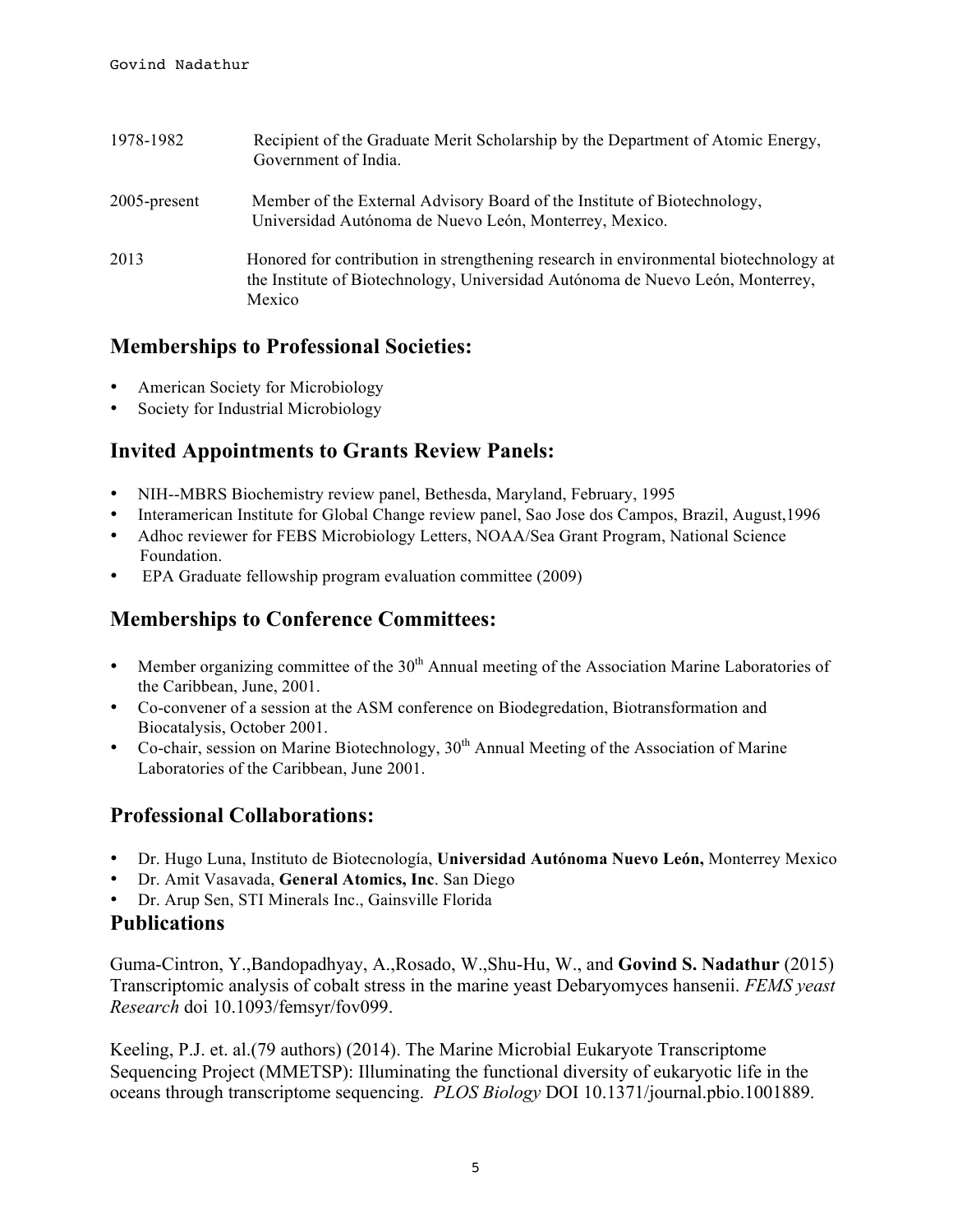Bracero-Acosta V., Rosado W. and **Govind N.S.** (2014) Rapid procedure for separating high lipid containing microalgae. Caribbean Journal of Science 48:76-80.

Luna Olvera, H.A., Elias Santos, M., Morales Ramos, L.H. and **Nadathur S. Govind** (2009) in : Aplicaciones de la Biotecnologia contra el cáncer: empresas y medicamentos. Luis J. Galan Wong (ed.) UANL Press, Monterrey Mexico, pp. 267-325.

Luna Olvera, H.A. and **Nadathur S. Govind** (2009) in : Aplicaciones de la Biotecnologiacontra el cáncer: empresas y medicamentos. Luis J. Galan Wong (ed.)UANL Press, Monterrey Mexico, pp. 327-364.

Jasmine Seda Miro and **Nadathur S. Govind** (2009) Bacterial vectors in dinoflagellate Ciguatoxin production, in "Marine Phytoplankton" (Kersey, W.T. and Munger, S.P.eds) Nova Publishers New York., pp. 223-240.

**Nadathur S. Govind** and Arup Sen (2009) Combining Agriculture and Microbial Genomics to produce sustainable fuels. *Microbe*, 4:269-274.

Nancy Arroyo Gonzalez, Adrinel Vázquez , Humberto G. Ortiz Zuazaga, Arup Sen, Hugo Luna Olvera, Sandra Peña de Ortiz, and **N.S. Govind**(2009) Genome wide expression profiling of the osmoadaptation response of *Debaryomyces hansenii. Yeast* 26: 111-124.

L. Perez-Guzman, A. Perez-Matos, W. Rosado, T.R.Tosteson and **N.S. Govind** (2008) Bacteria associated with toxic clonal cultures of the dinoflagellate *Ostreopsis lenticularis. Marine Biotechnology,* 10:492-496..

J. Seda-Miro, N. Arroyo-Gonsalez, A. Perez-Matos and **N.S.Govind** (2007) Impairment of metal-induced riboflavin biosynthesis in a *Debaryomyces hansenii* mutant. *Canadian Journal of Mirobiology*, 53:1272-1277.

A**.** Perez-Matos, W. Rosado and **N.S.Govind** (2007) Bacterial Diversity associated with the Caribbean tunicate *Ecteinascidia turbinata. Antonie van Leeuwenhoek*, 92: 155-164.

O. Tirado, W.Rosado and **N. S. Govind** (2005) Characterization of bacteria with carbohydrase activities from tropical ecosystems. *J. Mar. Biol Ass. U.K.* 85: 269-275.

R. G. Maggi and **N.S. Govind** (2004)Regulated expression of green fluorescent protein in *Debarymyces hansenii*. *Journal of Industrial Microbiology and Biotechnology* 31: 301-310.

R. Maggi-Ledda and **N. S. Govind** (2004) Developing biotechnological innovations for the synthesis of biological products. Proceeding of the  $5<sup>th</sup>$  international course in Agricultural Biotechnoloy,Monterrey, Mexico.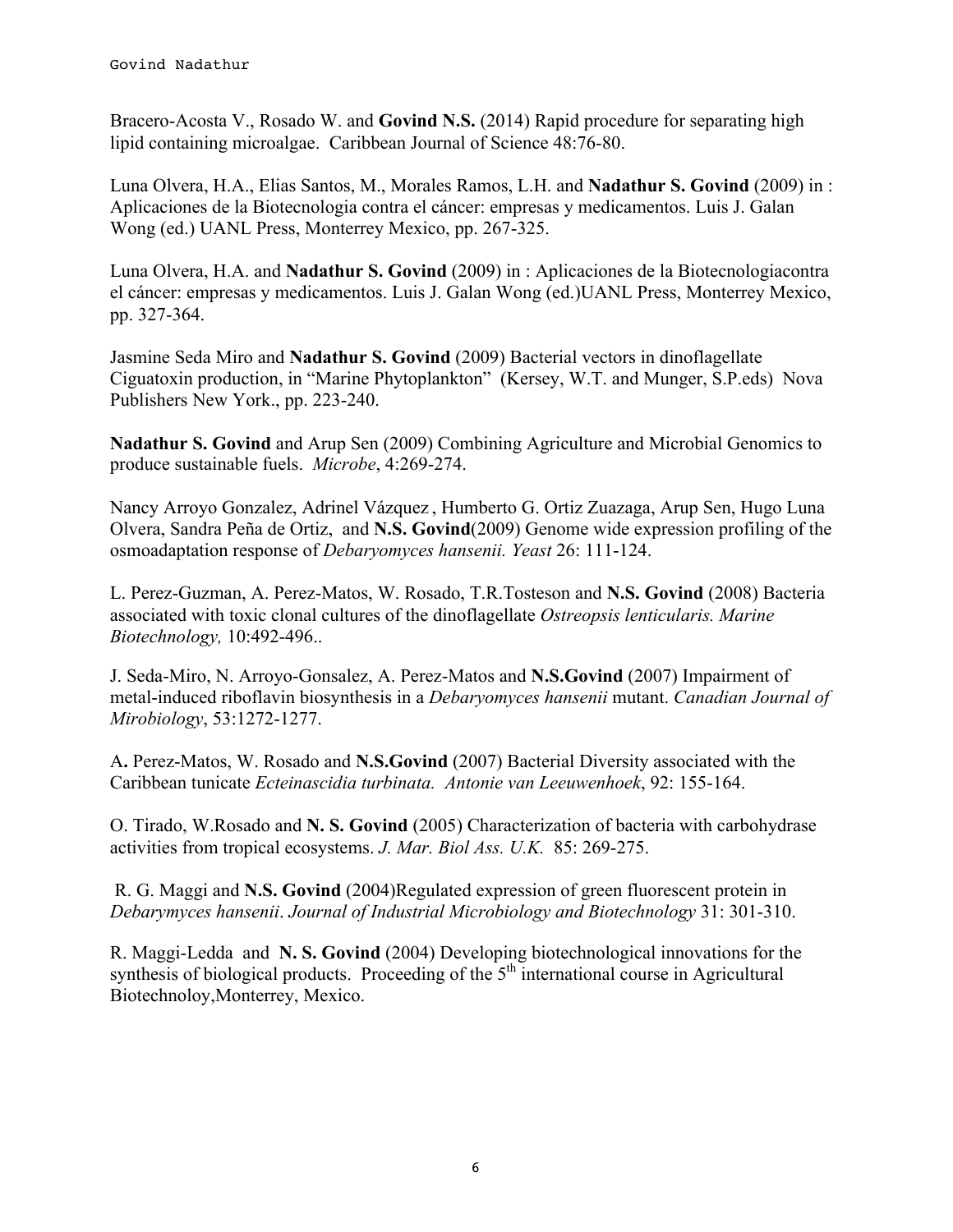M. Ashton, W. Rosado, **N. S. Govind** and T. R. Tosteson (2003) Culturable and nonculturable bacterial symbionts in toxic benthic dinoflagellate *Ostreopsis lenticularis. Toxicon*, 42: 419-424.

W. Rosado and **N. S. Govind** (2003) Identification of carbohydrate degrading bacteria in subtropical regions. *International Journal of Tropical Biology and Conservation*, **51**: 205-210.

R. Zaidi, L.M. Hinkey, N. R. Rodriguez, **N. S. Govind** and S. H. Imam (2002) Biodegredation of toxic chemicals in Guayanilla bay, Puerto Rico: Confirmation of identity of phenanthrenedegrading bacterium by molecular techniques. *Marine Pollution Bulletin*, 46:418-423.

**N. S. Govind**, W. Rosado and O. Tirado (2002) Biodiversidad en el Caribe: Identificacion de microorganismas degradadores de carbohidratos. *Revista Latinoaméricana de Microbiologia,* 44: 160.

T. D. Leathers, **N. S. Govind** and R. V. Greene (2000) Biodegradation of poly (3 hydroxybutyrate-co-3-hydroxyvalerate) by a tropical marine bacterium, Pseudoalteromonas sp. NRRL B-30083. *Journal of Polymers and the Environment* 8: 119-124.

S.H. Gordon, S.H. Imam, R.L. Shogren, **N.S. Govind** and R.V. Greene (1999) A Semi-emperical model for predicting biodegradation profiles of individual polymers in starch-poly (Bhydroxybutyrate-B-hydroxyvalerate) bioplastic. *Journal of Applied Polymer Science,* 76: 1767- 1776.

M.L. Ricaurte and **N.S. Govind** (1998) Construction of a Plasmid Vector and Transformation of the Marine Yeast *Debaryomyces hansenii. Journal of Marine Biotechnology*, **1**:15-19.

R.V. Greene, S.H. Imam, S.H. Gordon, R.L. Shogren, J.L. Willet, T.R. Tosteson and **N.S. Govind**(1997) Biodegradable Performance of Starch-poly (hydroxybutyrate-covalerate) in Tropical Marine Environments. *Applied and Environmental Microbiology,* **65:**431-437*.*

M. D. de Jesus, **N. S. Govind**, R. V. Agbunag, R. Kahn, E. Avaniss-Aghajani, R. K. Trench, D. J. Chapmann and C. F. Brunck (1995) The Small Subunit Ribosomal RNA Gene of *Teteraselmis convolutae*-- a Feed Alga for Invertebrate Mariculture. *Journal of Applied Phycology*, **7**: 109- 120.

K. L. McNally, **N. S. Govind**, P. E. Thome and R. K. Trench (1994) Small Subunit Ribosomal DNA Analyses and a Reconstruction of the Inferred Phylogeny Among Symbiotic Dinoflagellates (Pyrrophyta). *Journal of Phycology*, **30**: 316-329.

E. L. Triplett, R. V. M. Jovine, **N. S. Govind**, S. J. Roman, S. S. Chang and B. B. Prezlin (1993) Characterization of Two Full Length cDNA Sequences Encoding for the Apoprotein of peridinin Chlorophyll *a* ( PCP) Complex. *Molecular Marine Biology and Biotechnology*, **2**: 246-254.

E. L. Triplett, **N. S. Govind**, S. J. Roman, R. V. M. Jovine and B. B. Prezlin (1993) Characterization of the Sequence Organization of DNA from the Dinoflagellate *Heterocapsa pygmaea* (a.k.a. *Glenodinium* sp.). *Molecular Marine Biology and Biotechnology*, **2**: 239-245.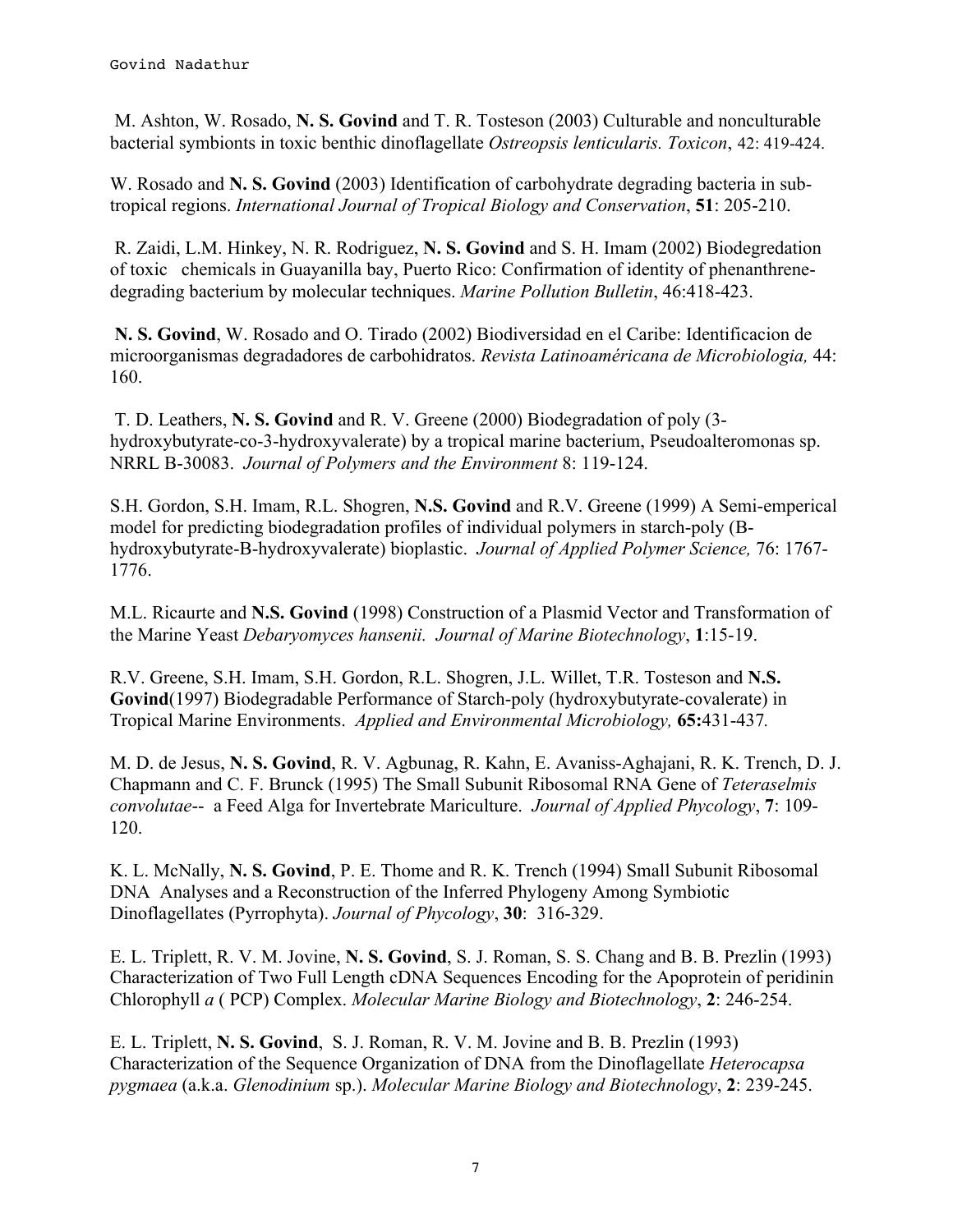R. Iglesias-Prieto, **N. S. Govind** and R. K. Trench (1993) Isolation and Characterization of three Membrane-bound Chlorophyll-protein Complexes from Four Dinoflagellate Species. *Philosophical Transactions of the Royal Society of London (B)*, **340**: 381.

R. E. Kochevar, **N. S. Govind** and J. J. Childress (1993) Identification and Characterization of two Carbonic Anhydrases from the Vent Tubeworm *Riftia pachyptila. Molecular Marine Biology and Biotechnology,* **2**: 10.

**N.S. Govind**, K.L. McNally and R.K. Trench (1992) Isolation and Sequence Analysis of the small Subunit Ribosomal RNA Gene from the Euryhaline Yeast *Debaryomyces hansenii. Current Genetics,* **22**: 191.

**N. S. Govind** and A. T. Banaszak (1992) Isolation and Characterization of an Autonomously Replicating Sequence (ARSD) from the Marine Yeast *Debaryomyces hansenii. Molecular Marine Biology and Biotechnology*, **1 (3)**: 215.

J.L. Matta, **N.S. Govind** and R.K. Trench (1992) Polyclonal Antibodies Against Fe-SOD from *Escherichia coli* Cross-react with Superoxide Dismutases from the Symbiotic Dinoflagellate *Symbiodinium microadriaticum. Journal of Phycology*, **28**: 343.

L.A. Sadler, K. McNally, **N.S. Govind**, C.L. Brunk and R.K. Trench (1992) The Nucleotide Sequence of the 17s Ribosomal RNA Gene from *Symbiodinium pilosum*, a Symbiotic dinoflagellate. *Current Genetics,* **21**: 409.

R. Iglesias-Prieto, **N.S. Govind** and R.K. Trench (1991) Apoprotein Composition and Spectroscopic Characterization of the Water Soluble Peridinin- Chlorophyll *a* Proteins from three Symbiotic Dinoflagellates. *Proceedings of the Royal Society of London (B),* **246**: 275.

**N.S. Govind**, S.J. Roman, R. Iglesias-Prieto, R.K. Trench, E.L. Triplett and B.B. Prezelin (1990) An Analysis of the Light Harvesting Peridinin-Chlorophyll *a* Proteins from Dinoflagellates by Immunoblotting Techniques. *Proceedings of the Royal Society of London (B).***240**: 187.

S.J. Roman, **N.S. Govind**, E.L. Triplett and B.B. Prezelin (1988) Light Regulation of Peridinin-Chlorophyll *a* Protein (PCP) Complexes from the Dinoflagellate, *Glenodinium* sp.: use of anti-PCP antibodies to detect gene products in cells grown in different light conditions. *Plant Physiology*, **88**: 594.

**N.S. Govind** and M. Jayaram (1987) Rapid Localization and Characterization of Random Mutations Within the 2 Micron Circle Site Specific Recombinase: a general strategy for the analysis of protein function.*Gene*,**51**: 31.

E.R. Bejarano, **N.S. Govind** and E. Cerda Olmedo (1987) Zeta carotene and other carotenes in a *Phycomyces* Mutant. *Phytochemistry* **26**: 2251.

**N.S. Govind** and E. Cerda Olmedo (1986) Sexual Activation of Carotenogenesis in *Phycomyces. Journal of General Microbiology*, **132**: 2775.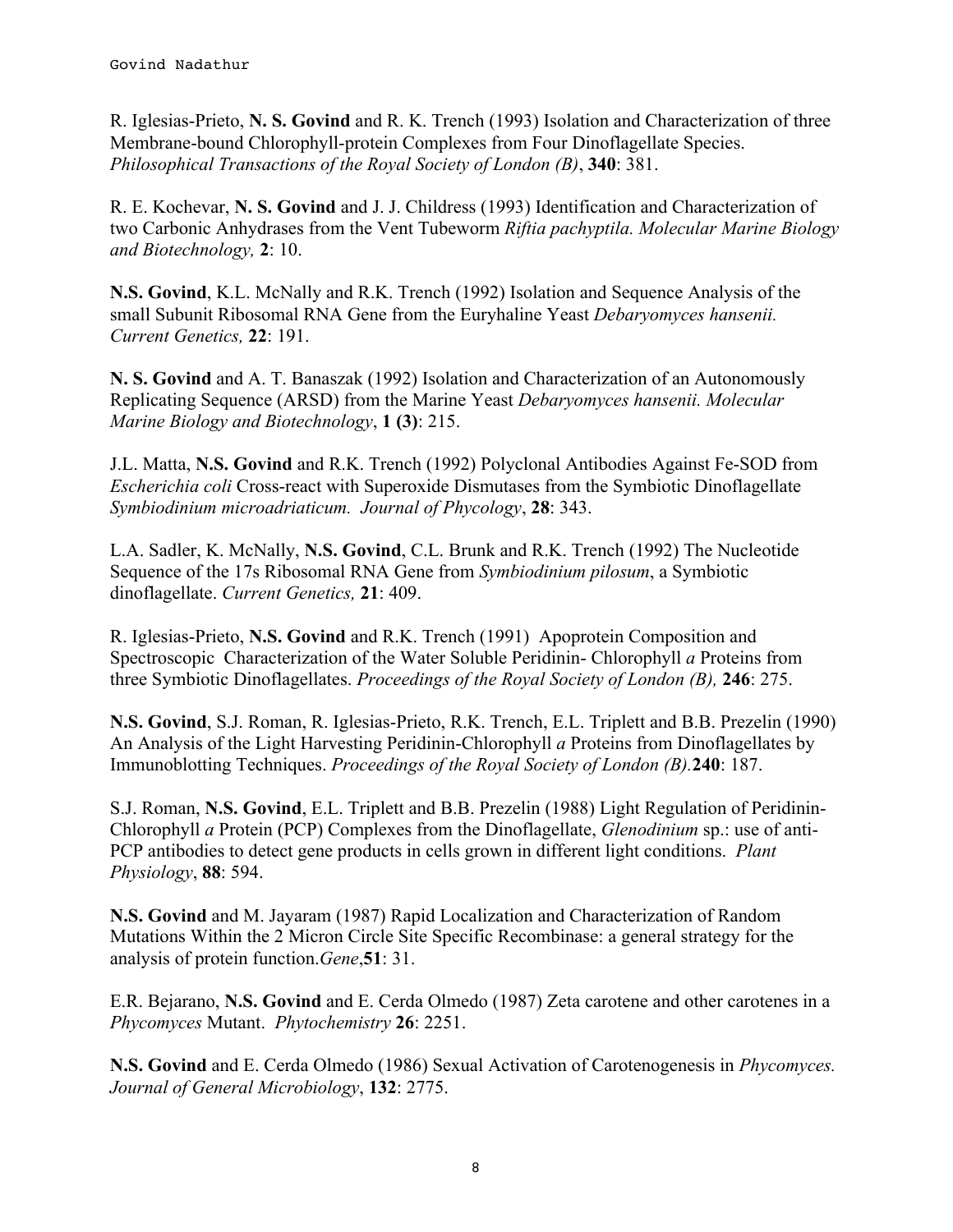**N.S. Govind**, B.J. Mehta and V.V. Modi (1983) Regulation of Carotenogenesis, Trisporic acid Synthesis and Sexual Reproduction in *Blakeslea trispora*. Proceedings-- II Reunion Cientifica de Microbiologia Industrial, Sevilla, Spain.

Bina Mehta, **N.S. Govind** and V.V. Modi (1982) Hormonal Control of Beta Carotene Synthesis in *Blakeslea trispora*. Proceedings-- Symposium on "Cellular Control Mechanisms". Bhabha Atomic Research Center, Bombay, India.

**N.S. Govind**, A.R. Amin and V.V. Modi (1982) Stimulation of Carotenogenesis in *Blakeslea trispora* by Cupric Ions. *Phytochemistry* **21**: 1043.

Bina Mehta, **N.S. Govind**, Meenakshi Sharma and V.V. Modi (1981) Proteases and the Stimulation of Carotenogenesis by Abscisic Acid and Related Compounds in *Blakeslea trispora*. *Indian Journal of Experimental Biology*, **19**: 1142.

**N.S. Govind**, Bina Mehta, Meenakshi Sharma and V.V. Modi (1981) Protease and Carotenogenesis in *Blakeslea trispora. Phytochemistry*, **20**: 2483.

**N.S. Govind** and V.V. Modi (1981) Regulation of Trisporic Acid Synthesis in *Blakeslea trispora. Indian Journal of Experimental Biology*, **19**: 544.

#### **Invited Talks and presentations in National and International Forums:** (over 150)

## **References**

Dr. Gagan A. Pandya Scientific Review Officer Center for Scientific Review, NIH 6701 Rockledge Dr., Rm 3200 Bethesda, MD 20892 Pandyaga@csr.nih.gov 301-435-1167 (office) 301-801-5759 (mobile)

Dr. Arup Sen Co-founder and Chief Executive Officer Solutions Technology Inc. 3499 N.W. 97<sup>th</sup> Blvd., Suite 15 Gainsville, FL 32606 Arup725@gmail.com 832-465-2723.

Dr. John Kubaryk Professor, Department of Marine Sciences